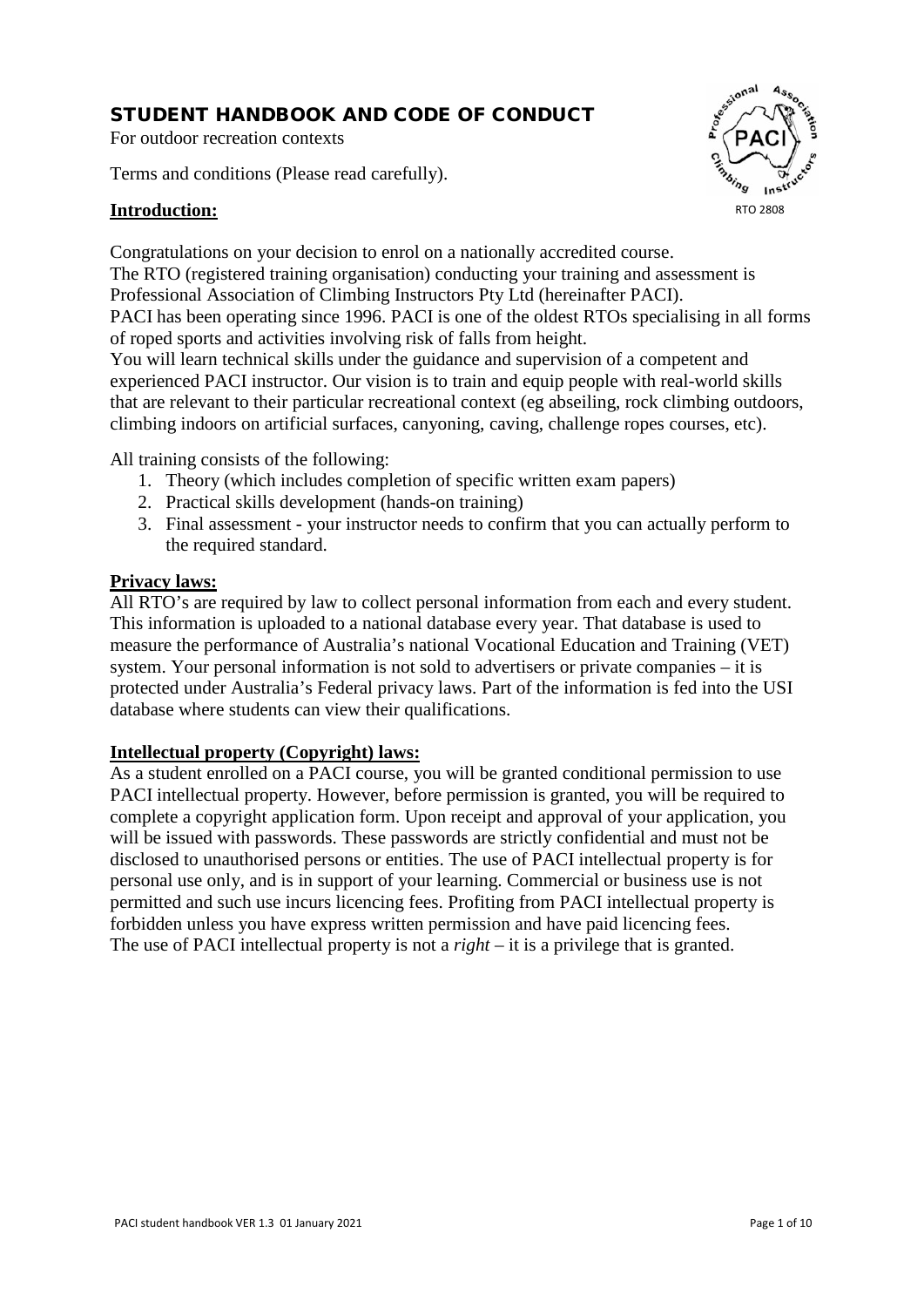## **Pre-course preparation:**

For all courses, students are expected to undertake a program of self-study including developing robust knot tying skills. Knots form the basis of all life critical roping systems – so it is important to learn and become confident in tying a baseline set of knots. Students must invest time in practicing their knot tying skills before course commencement. Students who arrive on their course without having practiced tying any knots will likely struggle to progress to tasks that holistically combine a range of skills – such as building anchors systems and performing rescue skills.

- [] download and complete the PACI knot exam paper
- [ ] download the PACI Protocols (this is a comprehensive learning resource)
- [ ] practice tying knots you will develop your memory and pattern recognition skills
- [] download and complete all other exam papers relevant to your training

All exam papers are designed to elicit critical thinking and promote development of knowledge and understanding through problem solving.

If you can't determine an answer for a question, skip that question and move on to the next question. Do not abandon an exam paper merely because you can't answer one question!

The more effort you are willing to invest prior to commencement of training, the more you will gain from the overall course learning experience. Cramming all of your learning into the tight time-frame and schedule of a course creates stress and anxiety – by investing effort outside of class contact time, you reduce the steepness of the learning curve and enhance your subject matter knowledge and skills.

## **If you are training to become a 'Guide' or an 'Instructor'**

Guides and/or Instructors have a higher level of responsibility than recreational climbers or abseilers.

A Guide/Instructor will have to comply with strict WHS (OHS) laws applicable to each State/Territory. In addition, all Guides/Instructors have a 'duty of care' that they owe to their clients/participants.

The health and safety of participants (or clients) under your control is crucially important and cannot be delegated.

With these legal responsibilities in mind, your training and assessment will be at a higher level and is designed to re-create the range of situations that could occur in the field. There will be some levels of stress and trainee Guides/instructors are expected to apply themselves and react appropriately to changing situations. It is expected that trainee Guides/Instructors will undertake self-learning outside of class contact hours – with the mindset of continuous improvement and a strong desire to learn.

[ ] The Guides web portal is here:<http://www.paci.com.au/guides.php>

[ ] The Instructors web portal is here: [http://www.paci.com.au/instructor\\_assessment.php](http://www.paci.com.au/instructor_assessment.php)

### **Learning resources to support your training and assessment:**

There is a significant volume of downloadable materials freely available on the public downloads section of the PACI website. Although it is free-of-charge, it is not free of copyright restrictions! Students will need to obtain passwords to open and use PACI intellectual property. Content is password protected to stop theft and unauthorised commercial use (PACI is entitled to protect its intellectual property). All content is finger-printed with its own unique password which is changed routinely (we can thus trace downloaded content).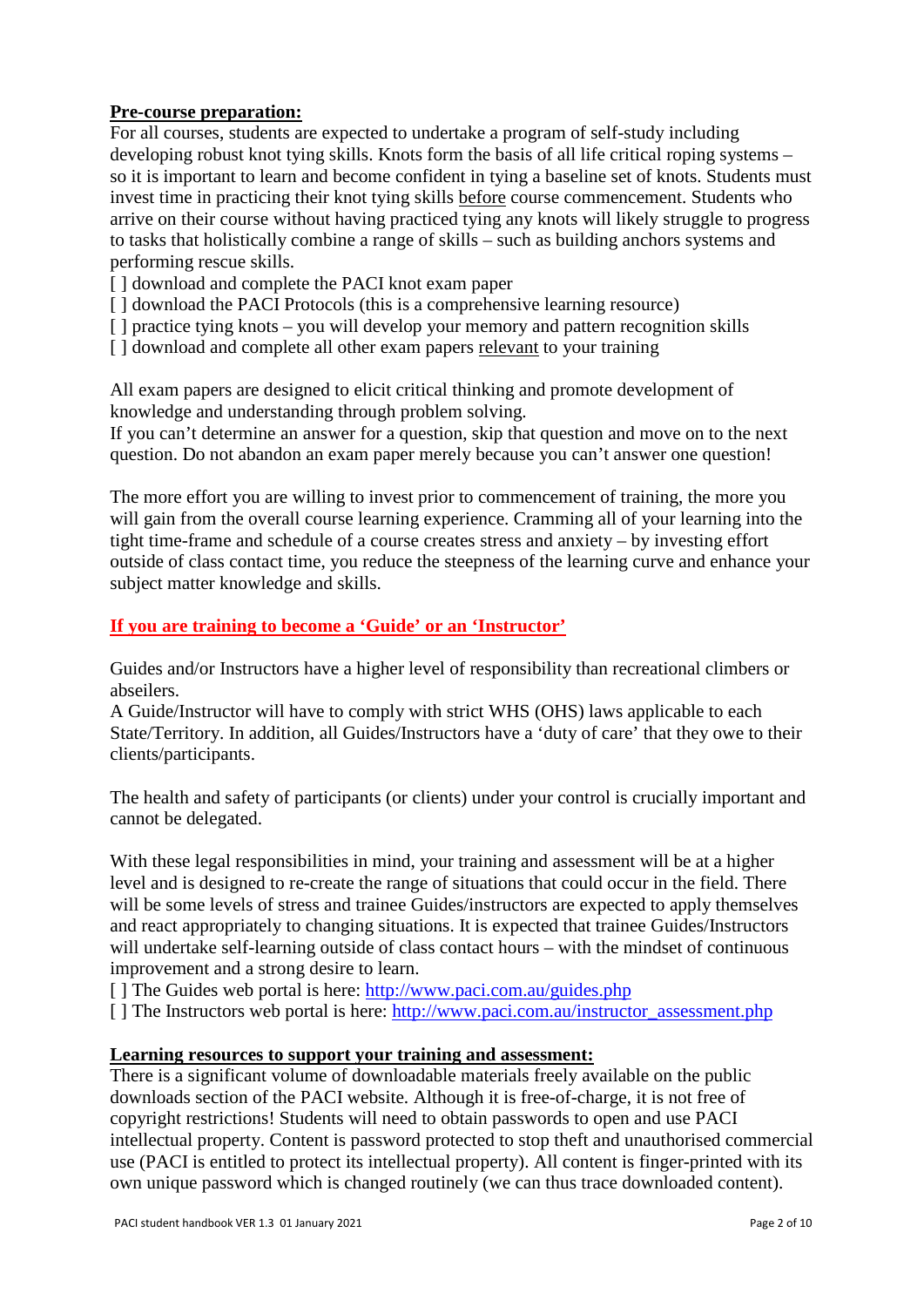The PACI course web page is an important pit stop for student learning and students should thoroughly review all of the content on this site.

All of the content is in Adobe PDF format, and can be downloaded and saved to your preferred electronic device for reference.

The learning process is a two-way street; this means students are expected to make an effort to manage their own learning. For example, a skill that is fundamental to all activities that involve exposure to falls from height, is knot tying. Knots form the backbone of all anchor systems which in turn supports the deployed ropes and fall protection systems. There is an expectation that students will make a considerable effort in mastering a range of knots to the extent that they can be accurately and consistently tied (error free).

All activities are underpinned by the PACI protocols - and so that document is fundamental to your learning (content is arranged in alphabetical order, just like a dictionary).

#### **Student behaviour and code of conduct during the program:**

All students are expected to listen to instructions and respect the advice given by their instructor. Failure to do will expose you to serious risk of injury and/or death. All students are expected to apply themselves with a goal oriented desire to learn.

PACI has a zero tolerance policy toward abusive and/or rude and/or disruptive behaviour. Students who intentionally fail to follow instructions will be removed from the course (no refund is given).

Your instructor is similar to a referee/umpire on a sports field - **never** argue with an umpire! When people get hot and tired, they can become easily irritated and lose their temper. On all competency-based courses, there will be some pressure to perform - and the role of the instructor is to train and assess.

If you find yourself starting to go down the path of becoming irritable - you should take 5 minutes time-out and retreat to re-hydrate and 'regroup' your composure.

Never direct any threatening or abusive behaviour toward your instructor/assessor (ie the 'umpire') - as that only causes conflict, disruption and disharmony.

All courses involve some form of assessment to determine if competency has been achieved – and there is pressure to perform. Some people develop a stress response to being assessed, and in some cases become belligerent or emotional. Nobody likes to be told that they did not achieve competency but, if this does occur, it does not warrant contentious and/or quarrelsome behaviour. Some people seek to apportion blame to others for their own mistakes rather than accepting responsibility for their own actions.

#### The analogy of the umpire on a sporting field:

Arguing with an umpire decision is universally known to be inappropriate and can result in the player being cautioned (eg **yellow** card or **red** card and sent off the field). A similar principle applies during assessment – students should gracefully accept the decisions made by the assessor (ie the 'umpire') and also accept responsibility for their own actions and performance. Assessors generally have an order of magnitude higher level of knowledge, skill and experience compared to their students – and this should be respected.

Any form of violence or threatening behaviour either toward your instructor / assessor or other students is not tolerated and will trigger police (law enforcement) intervention.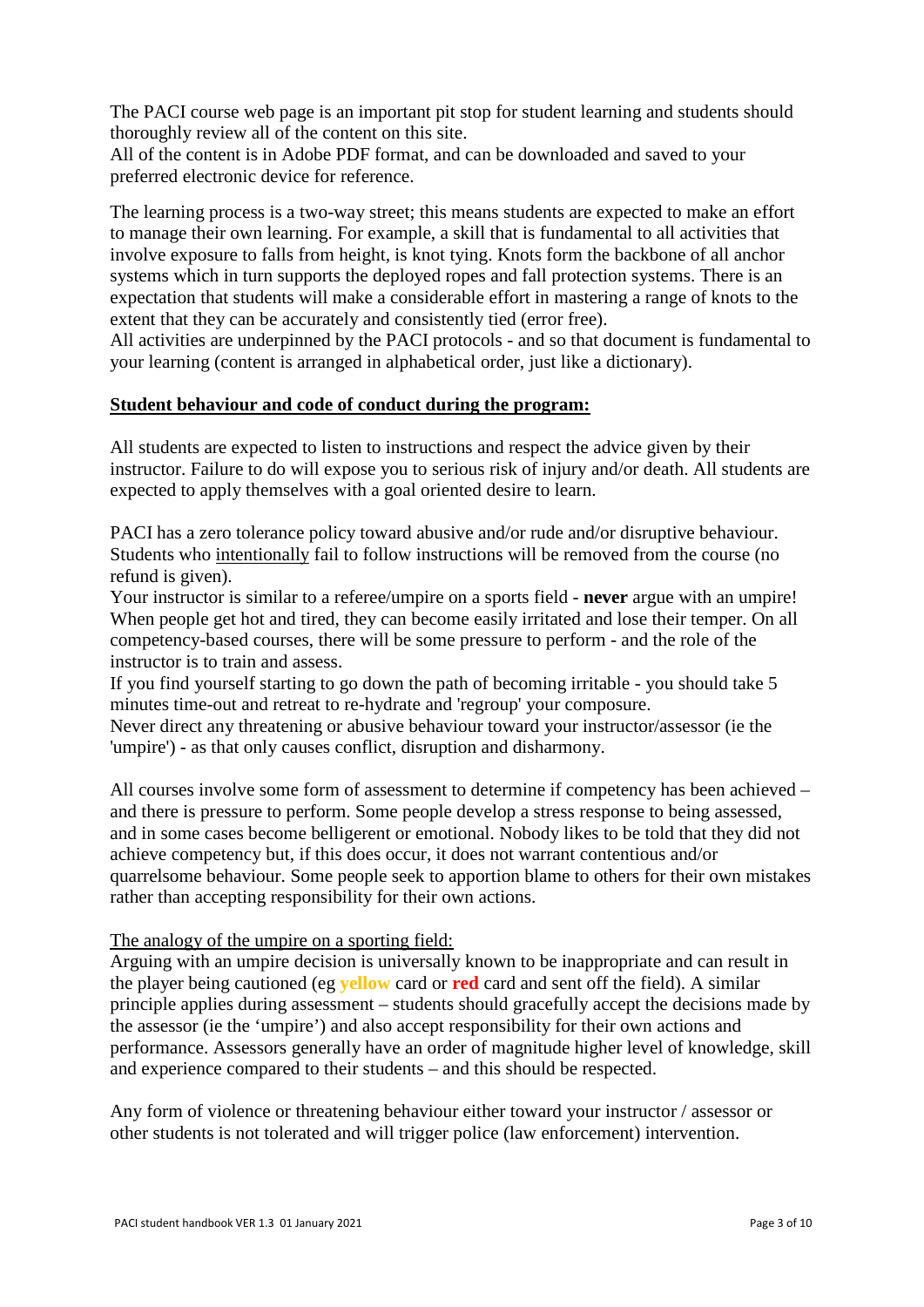Students who become abusive and/or engage in disruptive behaviour will be removed from the course and a refund is calculated based on % of the course completed (eg 50% refund if 50% of course is completed).

Criminal conduct will void any right to a refund.

Respectful and courteous behaviour is expected at all times. Students who are disruptive or belligerent will be cautioned and reminded of the behavioural code. If inappropriate and/or disruptive behaviour continues – such students will be removed from the program (a partial refund may be given, and is dependent on how far into the program when the offender was removed).

### Psychological effects of height

All programs will involve exposure to height which carries varying levels of perceived risk. Some students may have a deep underlying fear of height – and this can have a profound effect on their performance and behaviour. Fear can induce stress and anxiety; when coupled with the stress of learning and being assessed, all the ingredients are present for a simmering outburst of emotion. Students who are likely to become agitated or emotional when exposed to height (and fall risks) – should try to recognise that their behaviour can have a disruptive influence on others. Instructional staff are trying to supply training that is accurate and realistic, and it is not appropriate to become disruptive or belligerent toward them because of the learning situation and the circumstances of the environment.

Assessment is a normal part of any learning process and is integral within Australia's Vocational Education Training (VET) framework. Assessment provides an opportunity to determine if the required level of knowledge and skill has been achieved. Your instructor is required to assess your performance – the federal regulator (ASQA) requires that all students are assessed to determine if competency has been achieved (or not). If you are prone to emotional outbursts and/or becoming abusive toward those who have the responsibility of assessing, you should defer assessment and seek counselling and behavioural management.

In any case, all students need to be aware that payment for a course is not a guarantee that you will 'pass'.

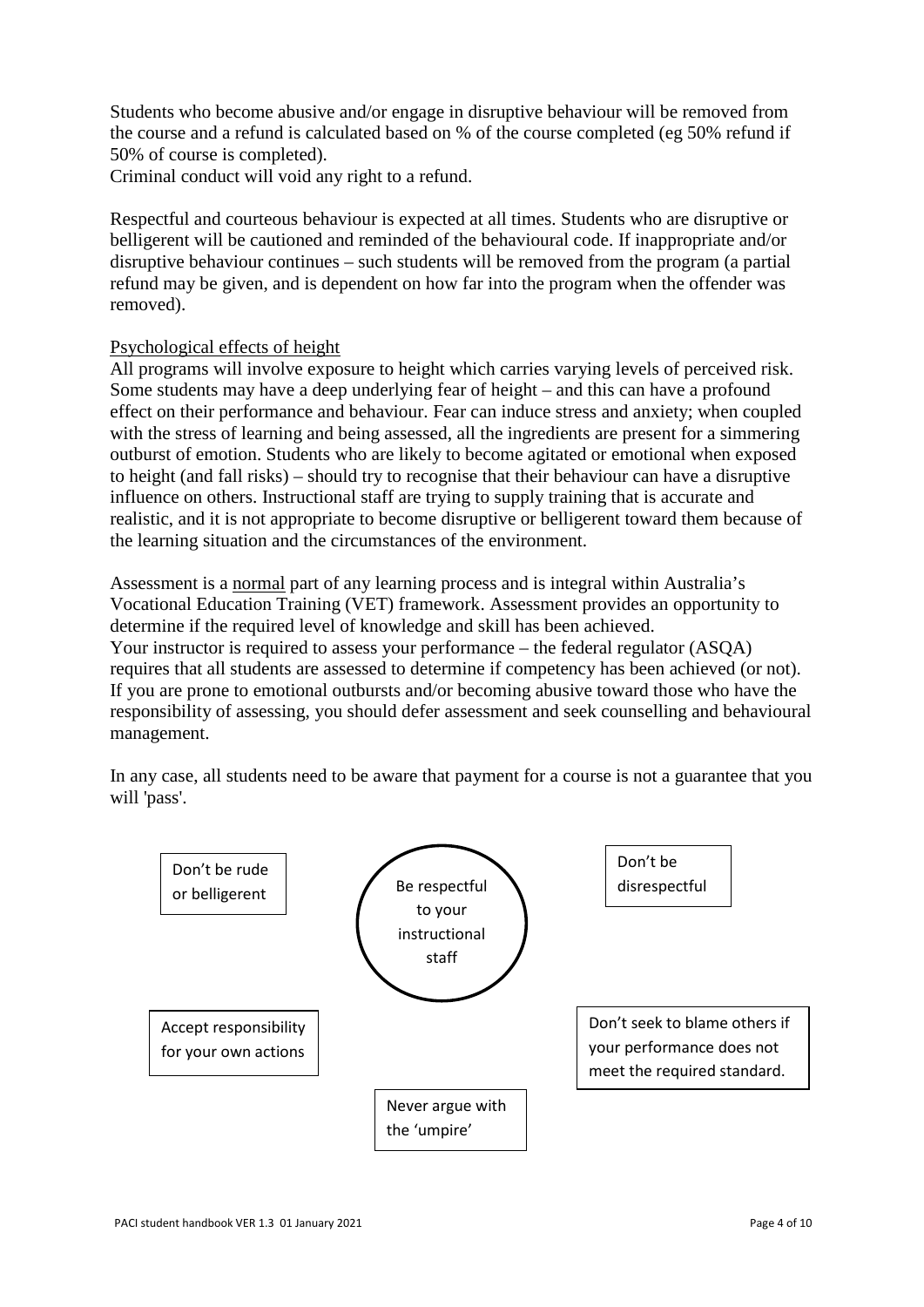# **Logistics:**

Training may be delivered at a number of different sites and climates. Travel time to sites is a crucial factor – because long travel times reduce the number of usable training hours in a day. Some sites may be on private property, while others exist within a national park or local council administered land. At many sites, there may not be any toilets or potable water.

[] Students may be required to meet their instructor at the training site

[ ] Transport to/from a training site is not provided (need to arrange own transport)

[] Obtain directions so you don't get lost or waste time

In general, we limit the maximum number of trainees to 8 (Exception: Maximum of 2 trainees on all outdoor *lead climbing* training)

Duration of training varies according to scope and complexity of skills – for example, lead climbing is considered to be more complex than abseiling or top rope climbing.

Daily training hours: (check with your instructor as timings may vary)

In general, daily course timings are:

[ ] Start: 07:00am

[ ] Finish: 5:15pm

#morning tea break is normally 15 minutes

#lunch break is normally 30-40 minutes duration

NOTE: These timings may vary according to how the class is progressing. Earlier starts may be necessary if anything has caused delays.

For example, inclement weather may cause delays or even cancellations. Obviously, indoor courses are not affected by weather.

The nominal duration of training is determined from historical track records based on how long it takes to present the course content. This is also in consideration of the learning rate of the average student where reasonable practice time is allotted before final assessment. Note that all outdoor training schedules may be affected by local weather conditions.

[ ] Abseiling course on natural surfaces (single-pitch) = varies between 1 or 2 days

 $\lceil$  1 Canyoning course = 2 days

 $\lceil \cdot \rceil$  Top rope climbing on natural surfaces = 2 days

 $\lceil$  ] Lead climbing (single-pitch) on trad routes = 3 days (prior completion of top rope climbing course or equivalent experience)

 $\lceil \cdot \rceil$  Lead climbing (multi-pitch) on trad routes = 4 days (prior completion of top rope climbing course or equivalent experience)

[] Vertical rescue course: varies according to context and scope of rescue skills

### **Personal logistical checklist for all courses:**

[ ] BYO lunch and water to training sites (particularly outdoor locations)

[ ] Prepare and pack wholesome foods that boost your energy and provide nutrition

[ ] Wear clothing and footwear appropriate to the environment and local climate (no thongs/flip flops or bare feet permitted)

[ ] Be sun smart if training is outdoors – wear a hat and apply sunscreen

[ ] Wear sunglasses to reduce glare and eye strain in bright sunlight

[ ] Bring a notebook and pen (this will enable you to record new ideas and new concepts)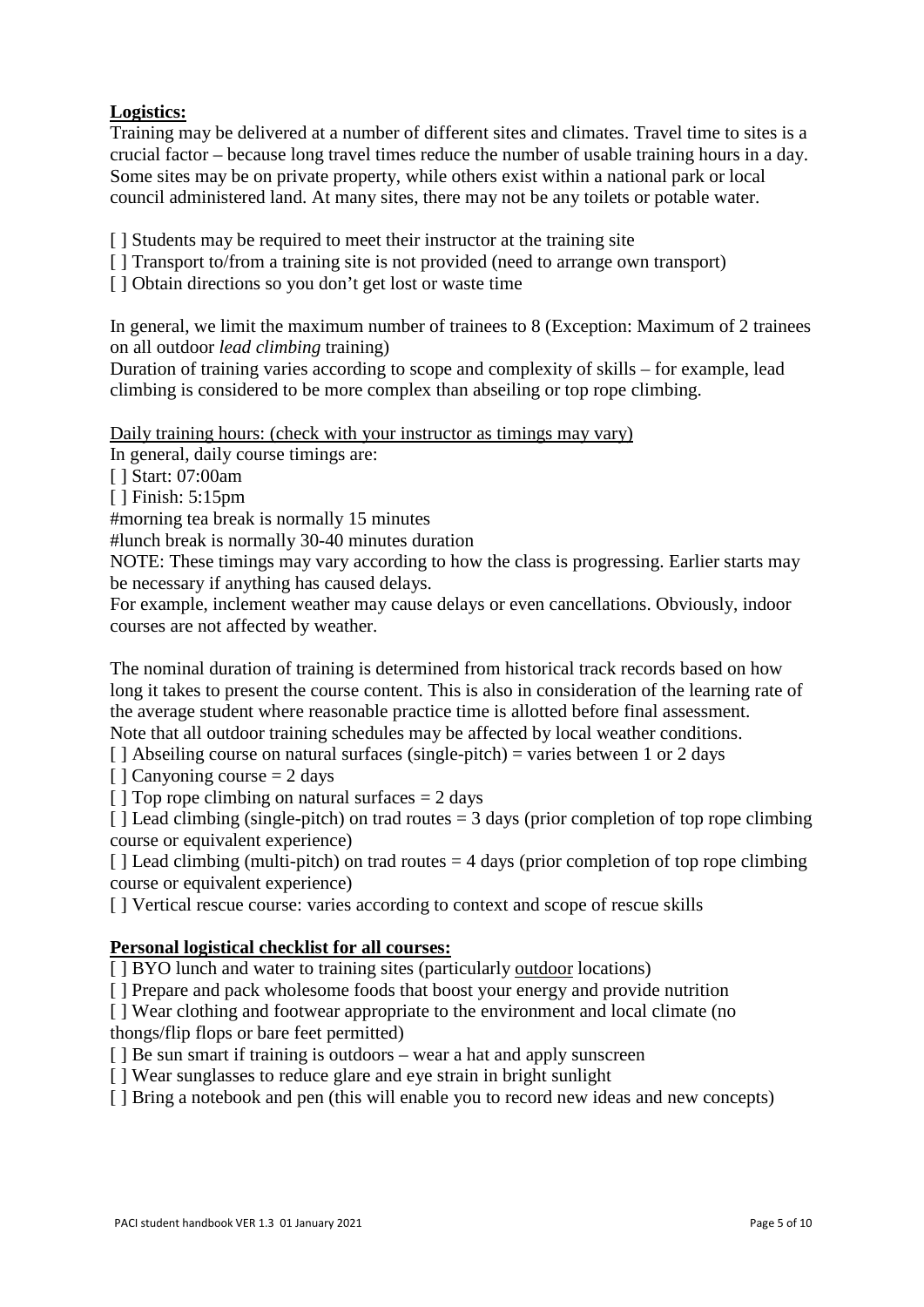### **Scope of training:**

In general, the training you receive can be universally applied to any site (under similar conditions and contexts to those under which you were trained).

Exception: In some special cases, a student may request that their training is 'site-specific'. This means that all knowledge and skills are valid only for one particular site or activity context.

#### **Assessment:**

Your knowledge and skills will be assessed to determine if you have reached the required level of competency. The criterion for assessment is published in the SIS outdoor recreation training package.

Link:<https://training.gov.au/Training/Details/SIS> (VER Sep 11, 2019)

Results of your assessment are either 'competent at time of assessment' or; 'not yet competent'. Students are normally separated during assessment - for example, you will have to tie knots, build anchor systems, and deploy ropes on your own (without assistance from anyone). Your instructor will assess your performance against explicit criteria, and you either can perform to the required standard, or not. Under the general terms of this code of conduct, arguing with your assessor is not appropriate. Students should gracefully accept the decision of their assessor – and this also means accepting responsibility for own performance and actions (refer to previous section on 'student behaviour and code of conduct').

### **PPE and Equipment: (please confirm PPE requirements at time of booking)**

If you already have some of your own equipment, you are encouraged to bring it to your course (provided it is 'fit for purpose' and conforms to an ISO member nations standard). PPE that is made from textiles/synthetic material *generally* has a theoretical maximum life expiry period of 10 years.

PPE that is made from metal doesn't have an expiry date as such (it is based on wear rates and corrosion/cracking/deformity).

On some courses, your instructor may provide equipment for general group use. At time of booking, you should notify your instructor if you don't have any of your own equipment and you need to borrow/hire equipment for the course.

In general, all students will be required to have and wear:

- [] harness (lower body sit harness)
- [ ] helmet (not required for indoor climbing)
- [ ] belay device + locking carabiner
- [ ] gloves (not while climbing)

You will be responsible for any equipment that is in your care during training.

You will be liable for any wilful, and/or intentional misuse, and/or loss of PPE and equipment.

All PPE and equipment that your instructor provides will meet local or international standards (eg AS / EN / ISO / ANSI etc).

### **Language Literacy and Numeracy (LLN):**

All PACI courses are taught in the English language.

Because safety is at stake, all trainees must be able to speak and understand English. When working in close proximity to exposed edges where there are no safety hand-rails or fences, spoken (oral) safety instructions may be given *urgently* and there is an expectation that trainees will immediately comply. Student safety is a priority and spoken safety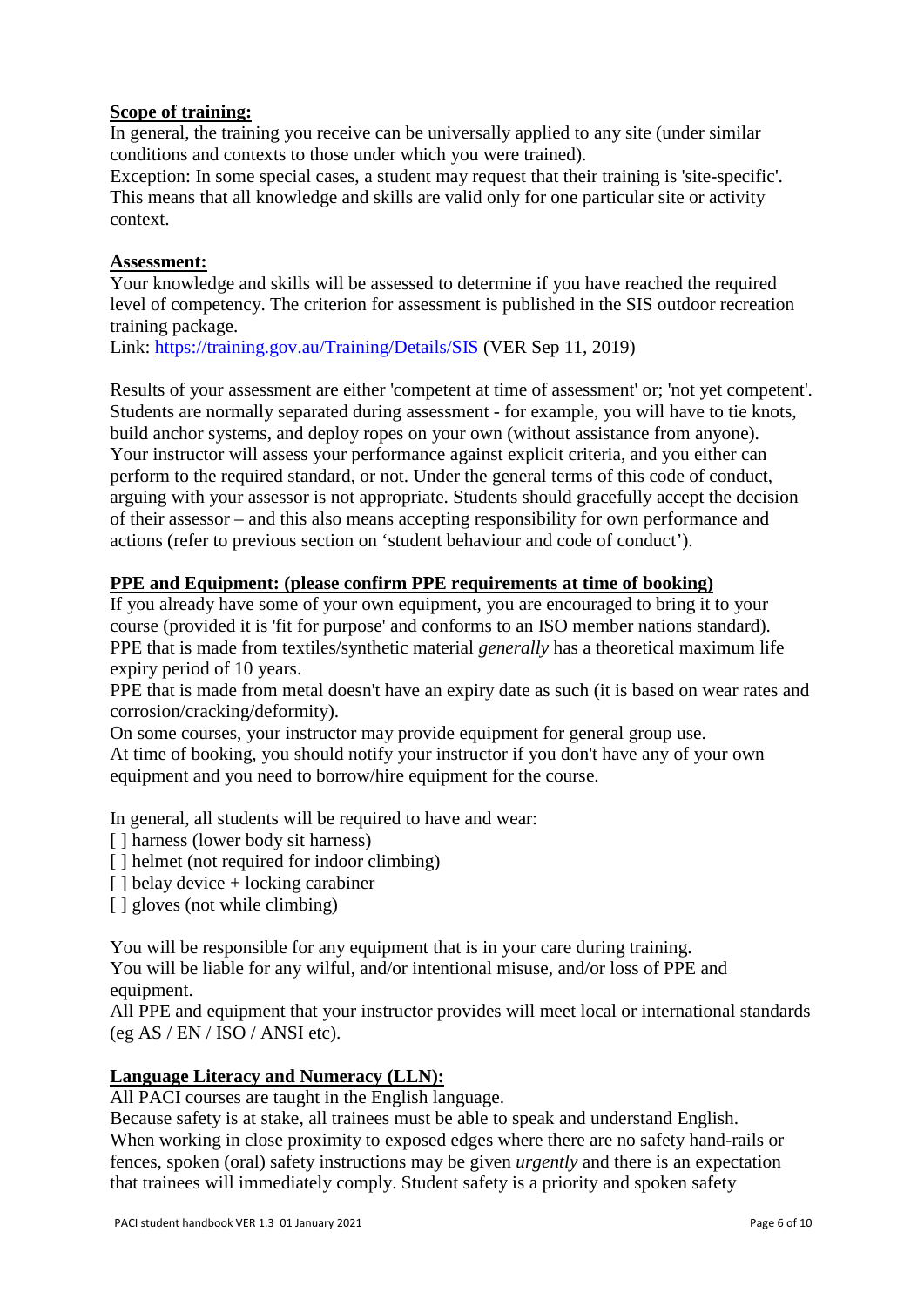instructions and warnings must be clearly and correctly understood. Gravity cannot be isolated - and its effects are immediate and unforgiving.

Prior to commencement of training, all trainees must download and complete the LLN selfassessment. The results of this self-assessment is reviewed by your instructor who will determine what (if any) LLN support you may require.

If you are hearing impaired, this could present safety challenges because imminent threats (eg loose or unstable rock) can materialise without prior warning in the outdoor environment. Immediate spoken (oral) safety warnings may not be heard, with catastrophic consequences. In the same way, trainees who do not speak or understand English may be at risk if immediate spoken safety warnings are given but not comprehended. A skilled translator may not be able to relay and translate time critical safety warnings to bring imminent dangers under control.

Students who are undertaking Guide or Instructor level training will need to be able to read and interpret technical documents such as Standards and Legislation. These students will need to be able engage with others in a meaningful dialogue and deliver technically accurate safety briefings and post activity debriefings. In general, Guides/Instructors are expected to have a higher level of LLN skills.

#### **Plagiarism:**

Some courses require students to hand in written assignments.

All assignments and/or exam papers must be your own work, and not the work of someone else. If caught plagiarising, you will receive an automatic 'NYC' result. RTO's are no different to universities in that plagiarism is not tolerated or accepted.

#### **Fitness to undertake training and assessment:**

If you have a medical condition that could place you or others at risk - you have a duty to disclose (eg epilepsy, severe asthma, severe reaction to bee or insect stings, angina, infectious disease, etc).

Some types of training require a higher degree of fitness and agility. For example, lead climbing requires a higher degree of fitness and agility than abseiling.

Performing vertical rescue skills may be strenuous and require students to exert themselves. Students enrolled in training that requires vigorous physical exertion should not have a history of heart attacks, fainting, dizziness, vertigo, back pain/injury, hernia, etc. Most training involves being suspended in a harness at height.

If you are susceptible to injury caused by vigorous exercise or suspension in a harness, you must visit your doctor and obtain a medical certificate that grants approval to undertake such training.

Students must not be under the influence of drugs or alcohol or any form of substance abuse while undertaking training activities.

If you are found to be under the influence of drugs, alcohol and/or illicit substances, you will be removed from the course, and no refund will be given.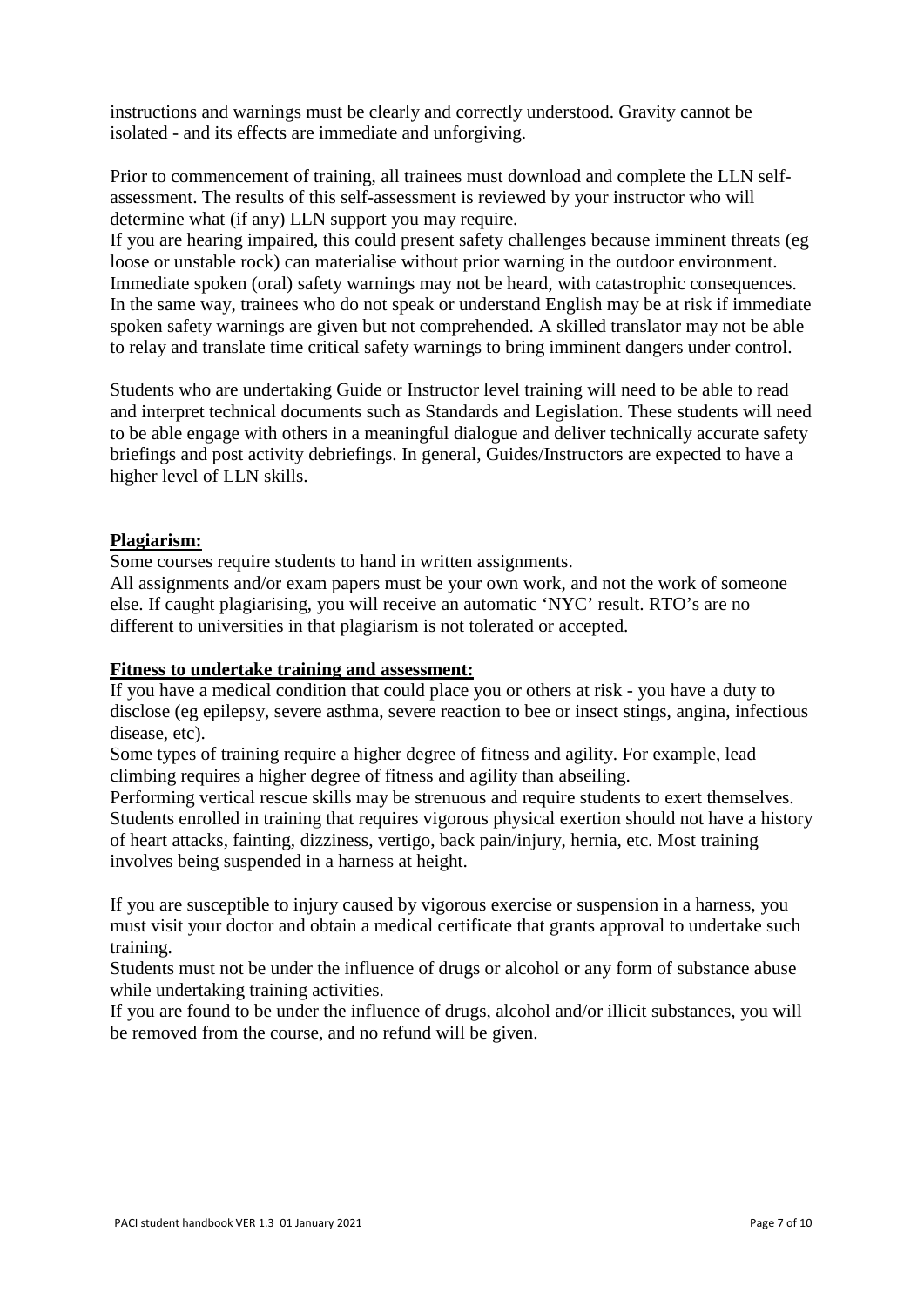# **Fees and Charges:**

All RTO's are bound by strict rules governing the protection of your training investment – which is outlined in the Standards for RTOs (VER 2015).

If the RTO goes out of business or liquidates during your training, your course fees are protected. If you pay a deposit in advance, that deposit is protected.

The maximum allowable deposit that can be pre-paid in advance by a student is AUD \$1500.00. If the RTO and/or your instructor cease trading before service delivery, you will be entitled to a refund of that deposit.

Different instructors will charge different fees depending on their geographic location and business running costs. For example, in some localities, instructors may have to pay higher local council fees for business permits and licences. Each State/Territory of Australia has different fee structures for commercial operators in National Parks – and these fees affect business operating costs.

All course fees are payable in \$AUD (Australian currency), unless it is explicitly made clear in writing that a different currency will apply.

## **RPL and flexible learning:**

Recognition of Prior Learning (RPL) is offered on all courses. If you intend to apply for RPL, this means you believe you are already competent and don't require training. If this is the case, you can proceed directly to the final assessment phase of the course. However, if you fail the assessment, you will not receive a refund.

Student who intend to apply for RPL will need to complete an application and submit evidence of their competency. Acceptable evidence includes (list is not exhaustive):

- [ ] qualifications issued by an RTO or educational institute (must be authenticated).
- [] certificates issued by an industry body (must be authenticated)
- [] logbook entries detailing performance of a task (cannot be self-authenticated)
- [] statutory declarations signed by a Justice of the peace or authorised person

For all RPL applicants, you may be subject to a **VOC** (verification of competency) assessment. RPL is granted/denied on a case-by-case basis.

Roped activities at height carry significant potential for death or serious disabling injuries. Even though you may produce a 'certification' – some form of in-field verification may be required. Your knowledge and skills must also be 'current' (ie recent) because many roping skills are perishable (ie your knowledge and skills deteriorate over time). Periods of inactivity longer than 12 months are often a strong indicator that your skills may have deteriorated.

A VOC assessment will be structured as 'show me'. That is, the assessor will request that you demonstrate you skills. You either can perform, or not. A VOC assessment is not free – and there are no refunds if you receive a 'NYC' result.

### **Refunds:**

There are **no refunds** given **if you fail to achieve the required standard by course completion** (ie you received an 'NYC' result).

When you enrol on a PACI course, you are deemed to have **consented** to run the risk of losing your investment if you 'fail' (ie receive an NYC result).

To avoid this risk, you need to apply yourself 100% and practice your skills. You need to spend time practice tying knots outside of class contact time (you can't expect to learn how to tie knots proficiently only within the time frame of the course)

[  $\parallel$  If you fail to prepare - this is the same as planning to fail!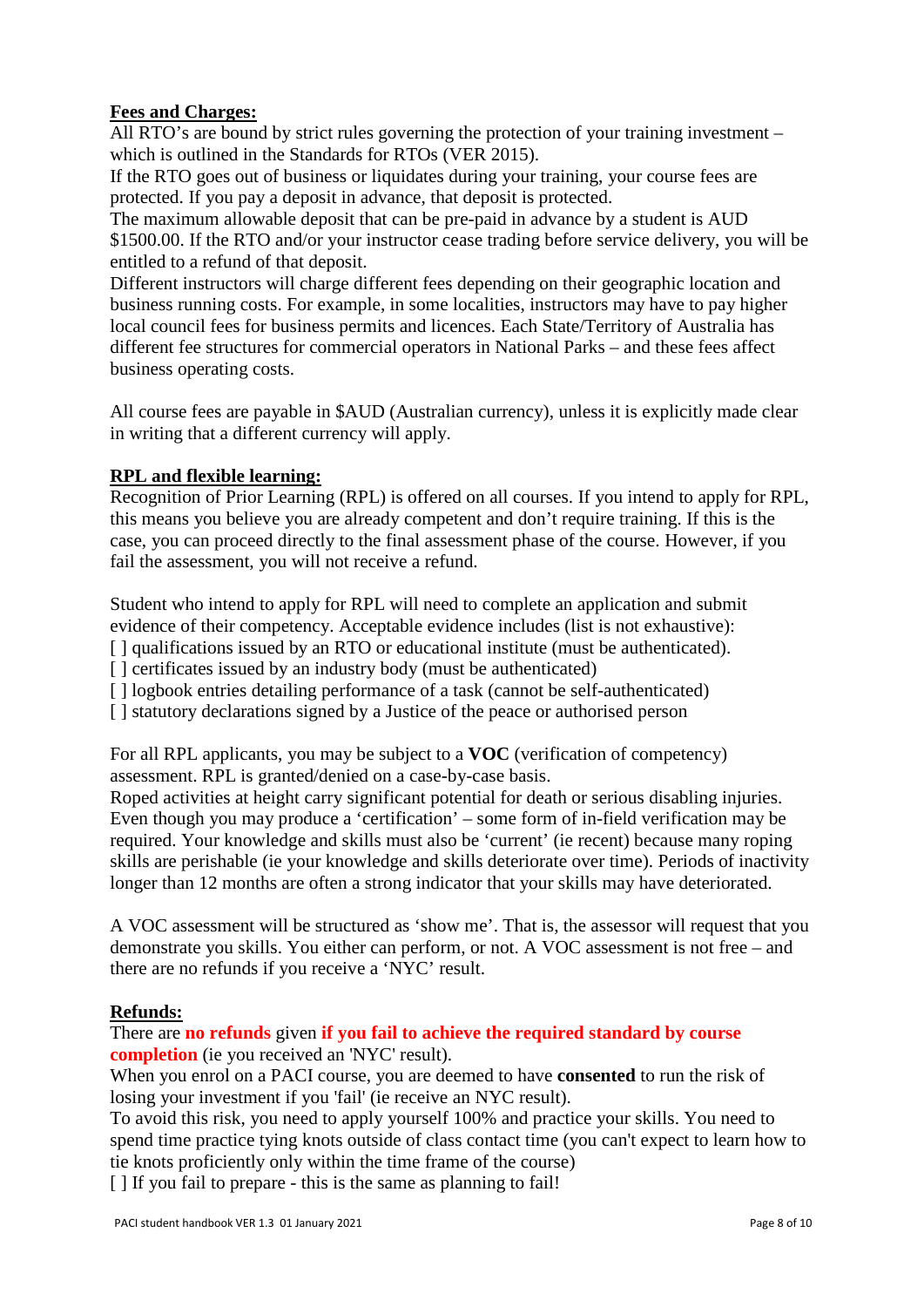[ ] Payment of course fees is not a guarantee that you will automatically 'pass'

If you are removed from a course because you have become abusive and/or disruptive toward your instructor or supervising staff, you may be entitled to a partial refund according to % of course completed. For example, if you were removed from the course at the half-way point, you may be entitled to a 50% refund. Violent and/or criminal conduct will void any right to a refund, and the police will be contacted.

If you become ill during training and have to visit a medical facility/hospital, you will be entitled to a partial refund based on the % progression up to the point of your departure. For example, if you became ill half-way through the course, you may be entitled to receive a 50% refund.

If you withdraw from a course of your own volition (after course commencement), you will forfeit any entitlement to a refund. You are deemed to have commenced a course once you arrive and participate in the opening remarks and course overview given on day 1. Withdrawal from a course due to family or personal crisis does not automatically entitle a refund. In such instances, you will be able to re-join another course at a later date.

Students who are discovered to be under the influence of drugs, alcohol or any illicit substance will be removed from the course and no refund will be given. All payments and refunds are handled in consideration the standards for RTO's and the Competition and Consumer Act 2010 (Commonwealth of Australia).

#### **Dispute resolution:**

Your assessor will not judge students based on their appearance, ethnic background, sexual orientation or religious beliefs. Everyone is treated with the same level of fairness and respect. The assessor listens/observes carefully and records student performance on the assessment template forms. Your performance is measured against explicit pre-determined criteria - so that as much personal bias is removed as reasonably possible. It is highly unlikely that your assessor will make a mistake and record you as 'NYC' when in fact you were competent. Be that as it may, some trainees have strong perceptions of what they did or didn't do - or action they performed versus *inaction*. Stress levels can be high due to fact that you are being assessed - and the fact that there is no refund if you receive an 'NYC result. Although rare, it isn't outside the realms of possibility that a student may have an anxiety attack after being told they were 'NYC'. The assessors decision is final - in a similar way to a football match where the umpires decision is final (arguing with the umpire in a game will not win you any favours and could get you sent off the field).

However, in the world of VET (Vocational Education and Training) all RTOs are required to have a dispute resolution system in place.

So if you really feel strongly that the assessor's decision was made in error - you do have the right to activate the dispute resolution process.

The process is as follows:

- 1. Inform your assessor that you strongly disagree and that you intend to dispute it.
- 2. Contact PACI in writing, and describe the events as you believe they unfolded.
- 3. PACI will acknowledge receipt of your dispute claim.

4. PACI will contact your assessor to seek a written response.

5. PACI will contact the other candidates who participated in your assessment for witness statements (they would either corroborate your dispute claim, or not).